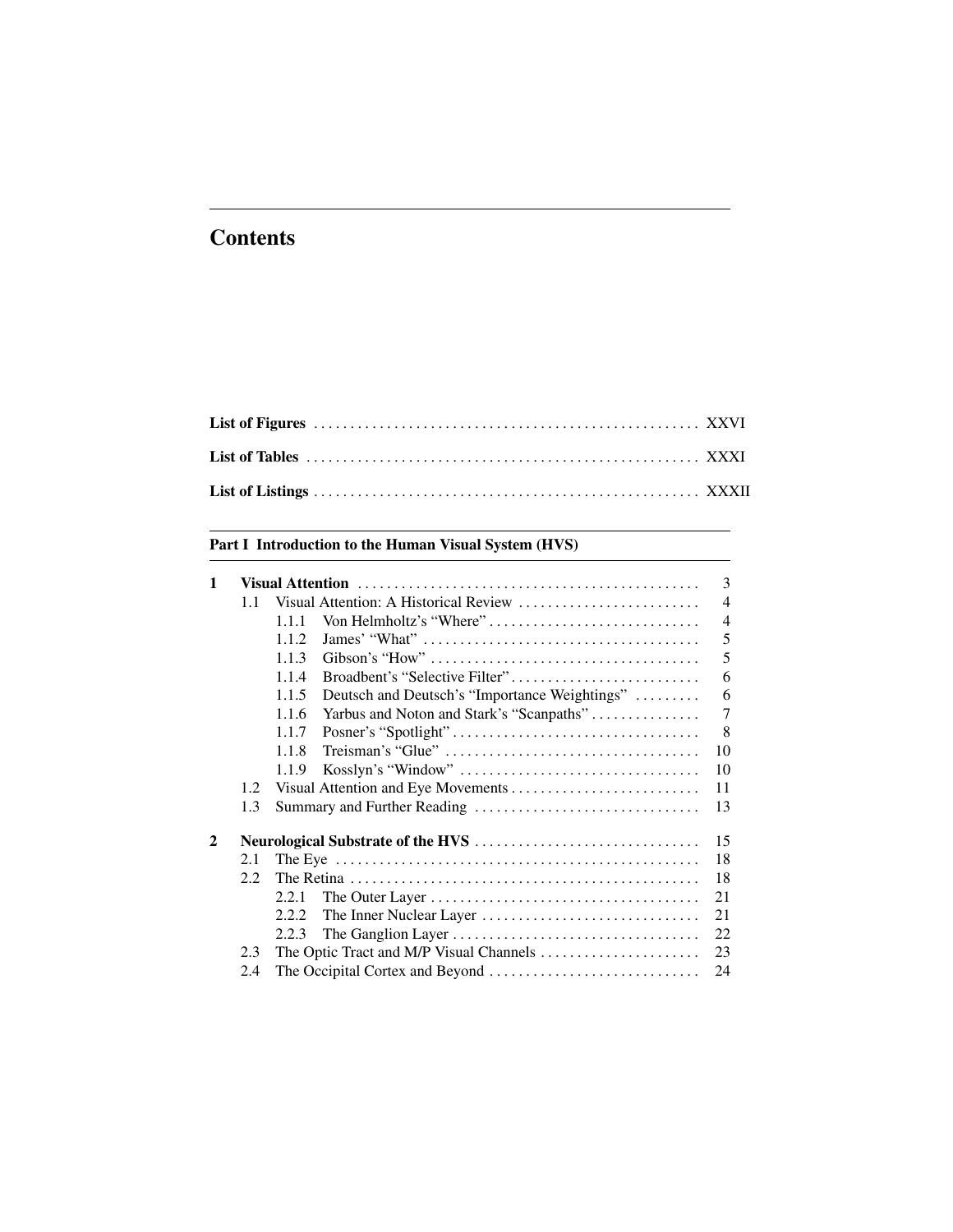|   |               | Motion-Sensitive Single-Cell Physiology<br>2.4.1                    | 25 |
|---|---------------|---------------------------------------------------------------------|----|
|   | $2.5^{\circ}$ |                                                                     | 26 |
| 3 |               |                                                                     | 29 |
|   | 3.1           |                                                                     | 29 |
|   | 3.2           |                                                                     | 33 |
|   |               | Perception of Motion in the Visual Periphery<br>3.2.1               | 35 |
|   |               | Sensitivity to Direction of Motion in the Visual Periphery<br>3.2.2 | 36 |
|   | 3.3           |                                                                     | 36 |
|   | 3.4           | Implications for Attentional Design of Visual Displays              | 38 |
|   | 3.5           |                                                                     | 39 |
| 4 |               |                                                                     | 41 |
|   | 4.1           | The Extraocular Muscles and the Oculomotor Plant                    | 41 |
|   | 4.2           |                                                                     | 42 |
|   | 4.3           |                                                                     | 45 |
|   | 4.4           | Fixations (Microsaccades, Drift, and Tremor)                        | 46 |
|   | 4.5           |                                                                     | 47 |
|   | 4.6           |                                                                     | 47 |
|   | 4.7           |                                                                     | 48 |
|   |               |                                                                     |    |

## [Part II Eye Tracking Systems](#page--1-0)

| 5 |     |       |                                                      | 51 |
|---|-----|-------|------------------------------------------------------|----|
|   | 5.1 |       |                                                      | 52 |
|   | 5.2 |       |                                                      | 52 |
|   | 5.3 |       | Photo-OculoGraphy (POG) or Video-OculoGraphy (VOG)   | 53 |
|   | 5.4 |       | Video-Based Combined Pupil/Corneal Reflection        | 54 |
|   | 5.5 |       | Classifying Eye Trackers in "Mocap" Terminology      | 58 |
|   | 5.6 |       |                                                      | 59 |
| 6 |     |       | Head-Mounted System Hardware Installation            | 61 |
|   | 6.1 |       |                                                      | 61 |
|   | 6.2 |       |                                                      | 64 |
|   | 6.3 |       | Lessons Learned from the Installation at Clemson     | 66 |
|   | 6.4 |       |                                                      | 67 |
| 7 |     |       | Head-Mounted System Software Development             | 69 |
|   | 7.1 |       | Mapping Eye Tracker Screen Coordinates               | 70 |
|   |     | 7.1.1 | Mapping Screen Coordinates to the 3D Viewing Frustum | 70 |
|   |     | 7.1.2 | Mapping Screen Coordinates to the 2D Image           | 71 |
|   |     | 7.1.3 | Measuring Eye Tracker Screen Coordinate Extents      | 72 |
|   | 7.2 |       |                                                      | 74 |
|   |     | 7.2.1 | Obtaining the Transformed View Vector                | 75 |
|   |     |       |                                                      |    |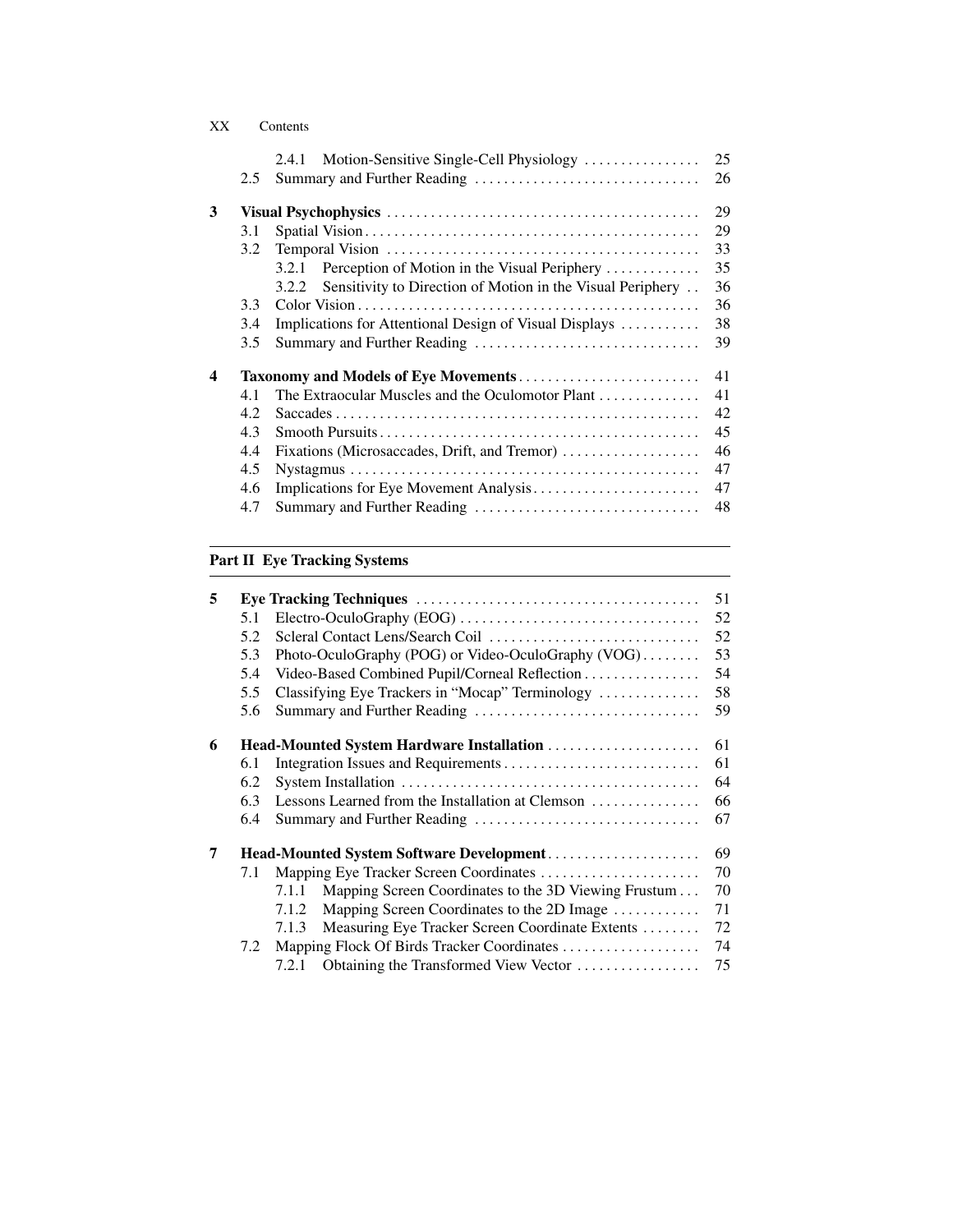|    |     | Obtaining the Transformed Up Vector<br>7.2.2               | 76  |
|----|-----|------------------------------------------------------------|-----|
|    |     | 7.2.3<br>Transforming an Arbitrary Vector                  | 77  |
|    | 7.3 |                                                            | 77  |
|    |     | Parametric Ray Representation of Gaze Direction<br>7.3.1   | 80  |
|    | 7.4 | Virtual Gaze Intersection Point Coordinates                | 81  |
|    |     | 7.4.1                                                      | 81  |
|    |     | 7.4.2                                                      | 83  |
|    | 7.5 |                                                            | 84  |
|    | 7.6 | Summary and Further Reading                                | 85  |
| 8  |     |                                                            | 87  |
|    | 8.1 |                                                            | 88  |
|    | 8.2 |                                                            | 91  |
|    |     | 8.2.1                                                      | 92  |
|    |     | 8.2.2                                                      | 95  |
|    | 8.3 |                                                            | 96  |
| 9  |     |                                                            |     |
|    | 9.1 |                                                            |     |
|    | 9.2 |                                                            | 104 |
|    | 9.3 |                                                            |     |
|    | 9.4 |                                                            |     |
| 10 |     | Table-Mounted System Software Development  109             |     |
|    |     | 10.1 Linux Tobii Client Application Program Interface  110 |     |
|    |     |                                                            |     |
|    |     | 10.1.2 Tet_Connect, Tet_Disconnect  111                    |     |
|    |     | 10.1.3 Tet_Start, Tet_Stop  112                            |     |
|    |     | 10.1.4 Tet_CalibClear, Tet_CalibLoadFromFile,              |     |
|    |     | Tet_CalibSaveToFile, Tet_CalibAddPoint,                    |     |
|    |     | Tet_CalibRemovePoints, Tet_CalibGetResult,                 |     |
|    |     | Tet_CalibCalculateAndSet  112                              |     |
|    |     | 10.1.5 Tet_SynchronizeTime, Tet_PerformSystemCheck 114     |     |
|    |     | 10.1.6 Tet_GetSerialNumber, Tet_GetLastError,              |     |
|    |     | Tet_GetLastErrorAsText $115$                               |     |
|    |     |                                                            |     |
|    |     | 10.2 A Simple OpenGL/GLUT GUI Example  116                 |     |
|    |     |                                                            |     |
|    |     |                                                            |     |
| 11 |     |                                                            |     |
|    |     |                                                            |     |
|    |     |                                                            |     |
|    |     |                                                            |     |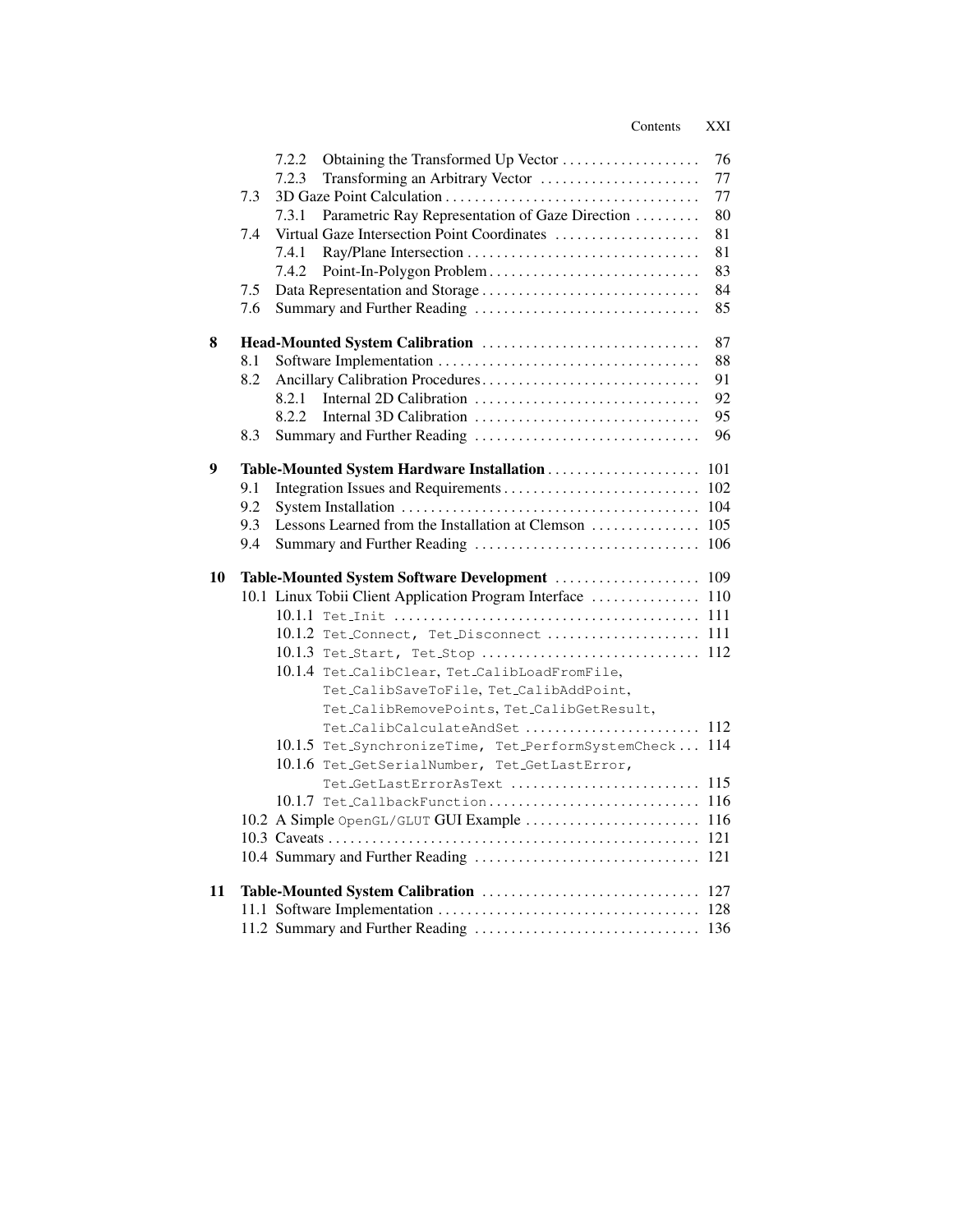| XXII | Contents |
|------|----------|
|      |          |

| 12 | Using an Open Source Application Program Interface  139                 |     |
|----|-------------------------------------------------------------------------|-----|
|    | 12.1 API Implementation and XML Format  139                             |     |
|    |                                                                         |     |
|    |                                                                         |     |
|    |                                                                         |     |
|    | 12.5 Interactive Client Example using Python  142                       |     |
|    | 12.5.1 Using Gazepoint's Built-in Calibration  143                      |     |
|    | 12.5.2 Using Gazepoint's Custom Calibration Capabilities 144            |     |
|    |                                                                         |     |
| 13 |                                                                         |     |
|    |                                                                         | 151 |
|    |                                                                         |     |
|    |                                                                         |     |
|    | 13.4 Eye Movement Analysis in Three Dimensions  156                     |     |
|    |                                                                         |     |
|    |                                                                         |     |
|    |                                                                         |     |
|    |                                                                         |     |
| 14 |                                                                         | 167 |
|    |                                                                         |     |
|    |                                                                         | 169 |
|    |                                                                         |     |
|    | 14.4 Validation: Computing Accuracy, Precision, and Refitting 171       |     |
|    | 14.5 Binocular Eye Movement Analysis: Vergence  175                     |     |
|    | 14.6 Ambient/Focal Eye Movement Analysis  177                           |     |
|    |                                                                         |     |
|    |                                                                         |     |
|    |                                                                         |     |
| 15 |                                                                         |     |
|    |                                                                         |     |
|    |                                                                         | 187 |
|    |                                                                         | 188 |
|    | 15.1.3 Step 2 (raw): Extract Raw Gaze Data                              | 188 |
|    | 15.1.4 Step 3 (graph or process): Graph or Process Raw Data.            | 190 |
|    | 15.1.5 Step 4 (collate): Collate Data Prior to Statistical Analysis 194 |     |
|    | 15.1.6 Step 5 (stats): Perform Statistical Analyses                     | 195 |
|    |                                                                         | 195 |
|    |                                                                         |     |
|    | 15.2.2 Traditional Eye Movement Metrics  197                            |     |
|    | 15.2.3 Advanced Eye Movement Analysis  198                              |     |
|    |                                                                         |     |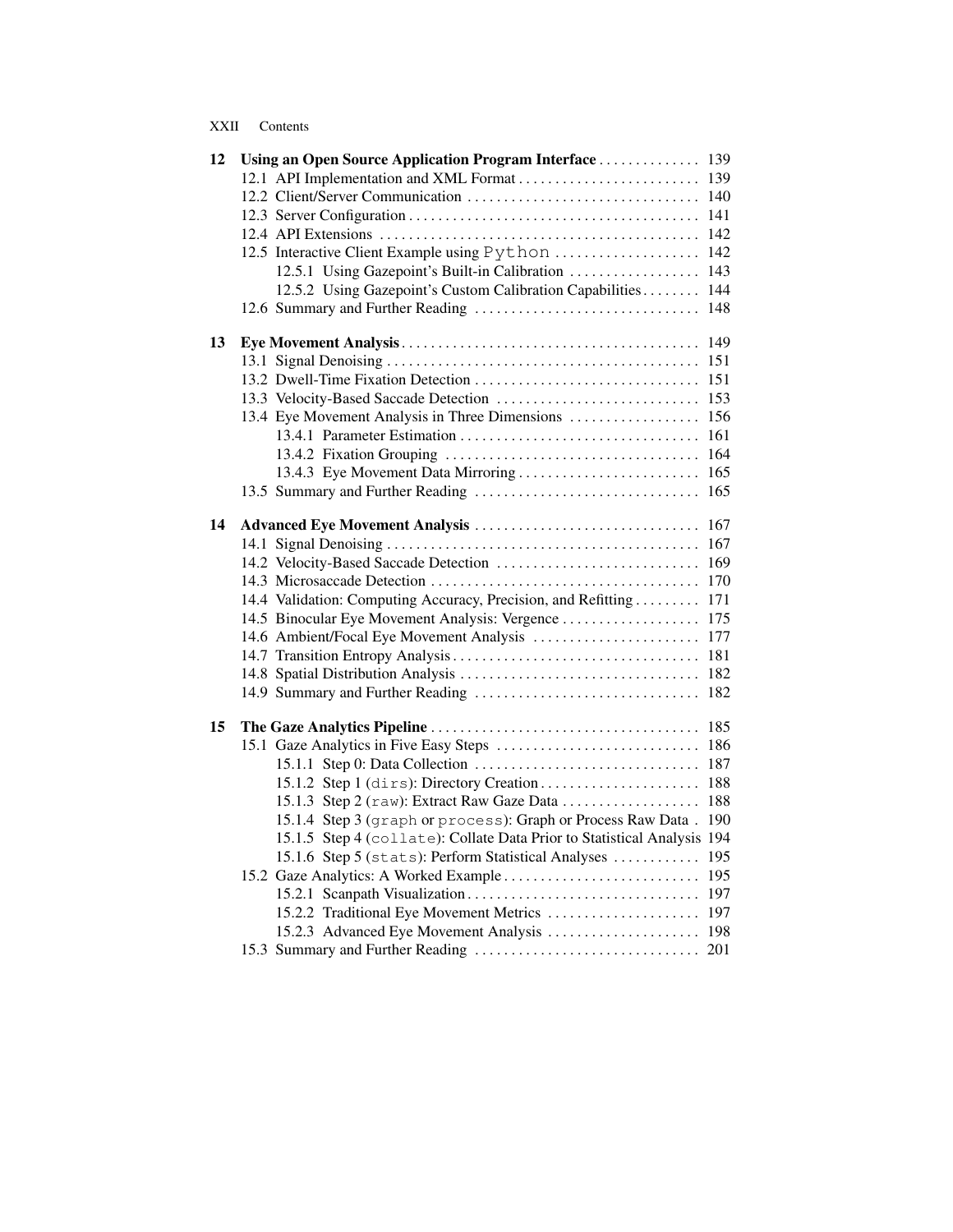### [Part III Eye Tracking Methodology](#page--1-0)

| 17 |                                                               |     |
|----|---------------------------------------------------------------|-----|
|    |                                                               |     |
|    |                                                               |     |
|    | 17.2.1 Experiments Versus Observational Studies  213          |     |
|    | 17.2.2 Laboratory Versus Field Research  214                  |     |
|    | 17.2.3 Idiographic Versus Nomothetic Research                 | 214 |
|    | 17.2.4 Sample Population Versus Single-Case Experiment Versus |     |
|    |                                                               | 215 |
|    | 17.2.5 Within-Subjects Versus Between-Subjects  216           |     |
|    |                                                               |     |
|    |                                                               |     |
|    |                                                               |     |
| 18 |                                                               |     |
|    |                                                               |     |
|    |                                                               |     |
|    |                                                               |     |
|    |                                                               |     |
|    |                                                               |     |
|    |                                                               |     |
|    |                                                               |     |
|    |                                                               |     |
|    |                                                               |     |
|    |                                                               |     |
| 19 |                                                               |     |
|    | 19.1 Head-Mounted VR Diagnostics: Visual Inspection  236      |     |
|    |                                                               |     |
|    | 19.2 Head-Mounted VR Diagnostics: 3D Maze Navigation          | 237 |
|    |                                                               |     |
|    | 19.3 Desktop VR Diagnostics: Driving Simulator                | 239 |
|    |                                                               |     |
|    |                                                               |     |
|    |                                                               |     |
|    | 19.5 Desktop Interaction: Gaze-Contingent Fisheye Lens  251   |     |
|    |                                                               |     |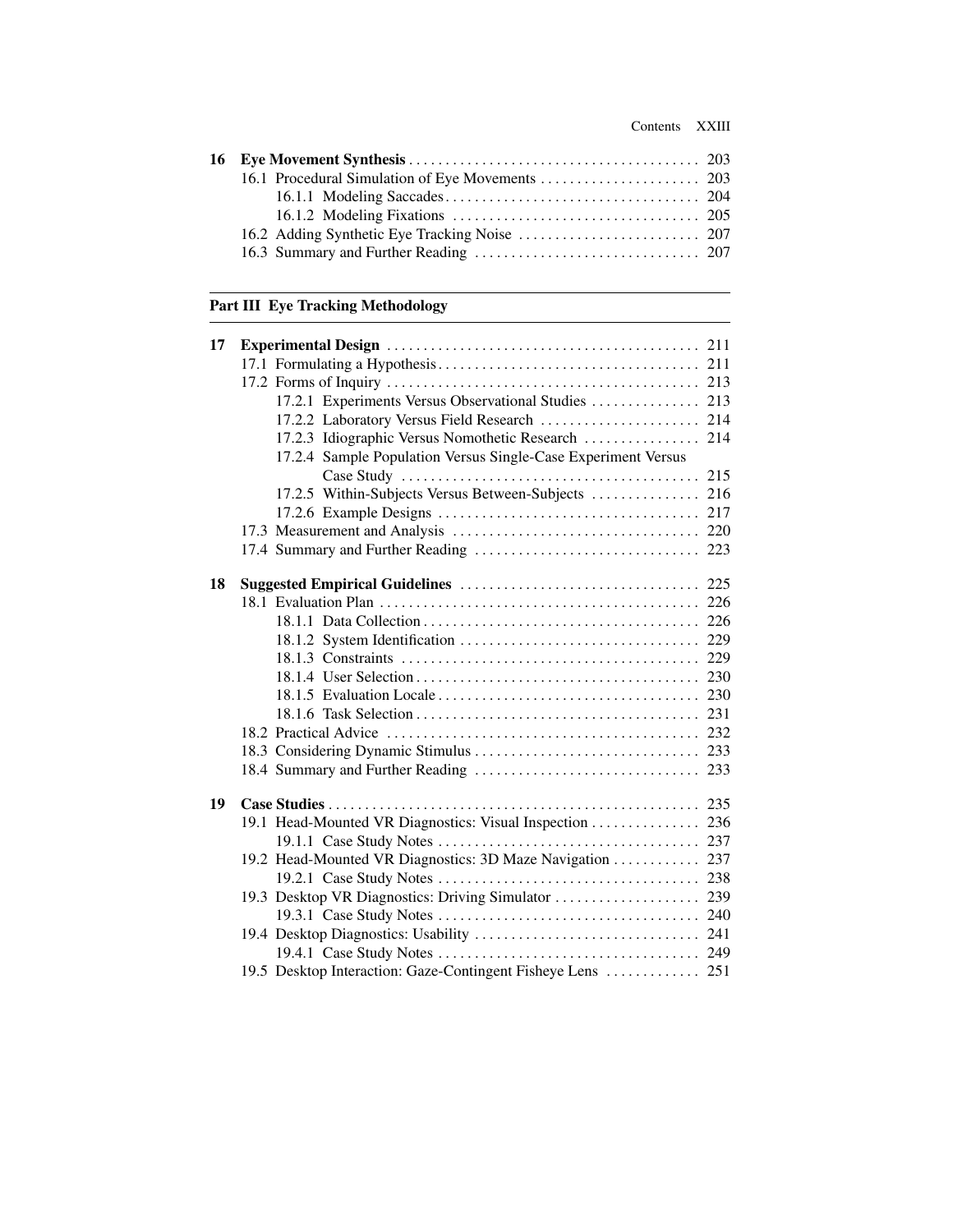#### XXIV Contents

### [Part IV Eye Tracking Applications](#page--1-0)

| 20 |                                                                |  |
|----|----------------------------------------------------------------|--|
|    |                                                                |  |
| 21 |                                                                |  |
|    | 21.1 Neurophysiological Investigation of Illusory Contours 262 |  |
|    |                                                                |  |
|    |                                                                |  |
|    |                                                                |  |
|    |                                                                |  |
|    |                                                                |  |
|    |                                                                |  |
|    |                                                                |  |
|    | 21.6.1 Computational Models of Visual Search  283              |  |
|    |                                                                |  |
|    | 21.8 Eye Movements in Other Information Processing Tasks 291   |  |
|    |                                                                |  |
|    |                                                                |  |
| 22 |                                                                |  |
|    |                                                                |  |
|    |                                                                |  |
|    |                                                                |  |
|    |                                                                |  |
| 23 |                                                                |  |
|    |                                                                |  |
|    |                                                                |  |
|    |                                                                |  |
|    |                                                                |  |
|    |                                                                |  |
|    |                                                                |  |
|    |                                                                |  |
| 24 |                                                                |  |
|    | 24.1 Human–Computer Interaction and Collaborative Systems 329  |  |
|    |                                                                |  |
|    |                                                                |  |
|    |                                                                |  |
|    |                                                                |  |
|    |                                                                |  |